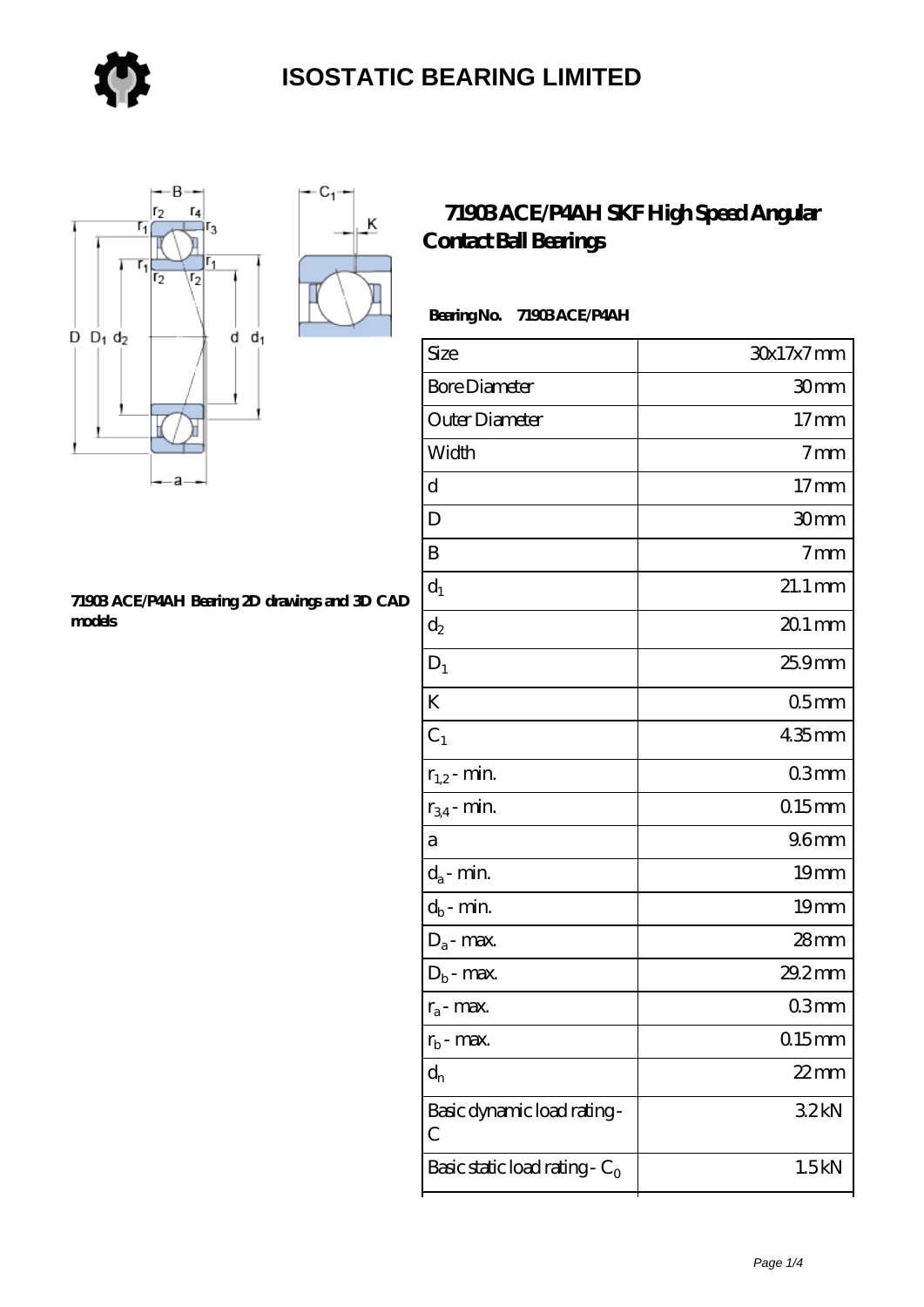

# **[ISOSTATIC BEARING LIMITED](https://store-isabelmarant.com)**

| Fatigue load limit - P <sub>u</sub>      | 0063kN               |
|------------------------------------------|----------------------|
| Limiting speed for grease<br>lubrication | 63000r/min           |
| Limiting speed for oil<br>lubrication    | 95000mm/min          |
| Ball - $D_w$                             | 3969mm               |
| $Ball - z$                               | 13                   |
| $G_{ref}$                                | $02$ cm $3$          |
| Calculation factor - e                   | 068                  |
| Calculation factor - $Y_2$               | 0.87                 |
| Calculation factor - $Y_0$               | 038                  |
| Calculation factor - $X_2$               | 0.41                 |
| Calculation factor - $Y_1$               | 0.92                 |
| Calculation factor - $Y_2$               | 1.41                 |
| Calculation factor - $Y_0$               | 0.76                 |
| Calculation factor - $X_2$               | 067                  |
| Preload class $A - G_A$                  | 29N                  |
| Preload class $B - G_B$                  | 87N                  |
| Preload class $C - G_C$                  | 175N                 |
| Calculation factor - f                   | 1.05                 |
| Calculation factor - $f_1$               | 0.99                 |
| Calculation factor - $f_{2A}$            | 1                    |
| Calculation factor - $f_{2B}$            | 1.04                 |
| Calculation factor - $f_{\chi}$          | 1.07                 |
| Calculation factor - f <sub>HC</sub>     | 1                    |
| Preload class A                          | 35N/micron           |
| Preload class B                          | 55N/micron           |
| Preload class C                          | 71 N/micron          |
| $d_1$                                    | $21.1 \,\mathrm{mm}$ |
| $\mathrm{d}_2$                           | $201$ mm             |
|                                          |                      |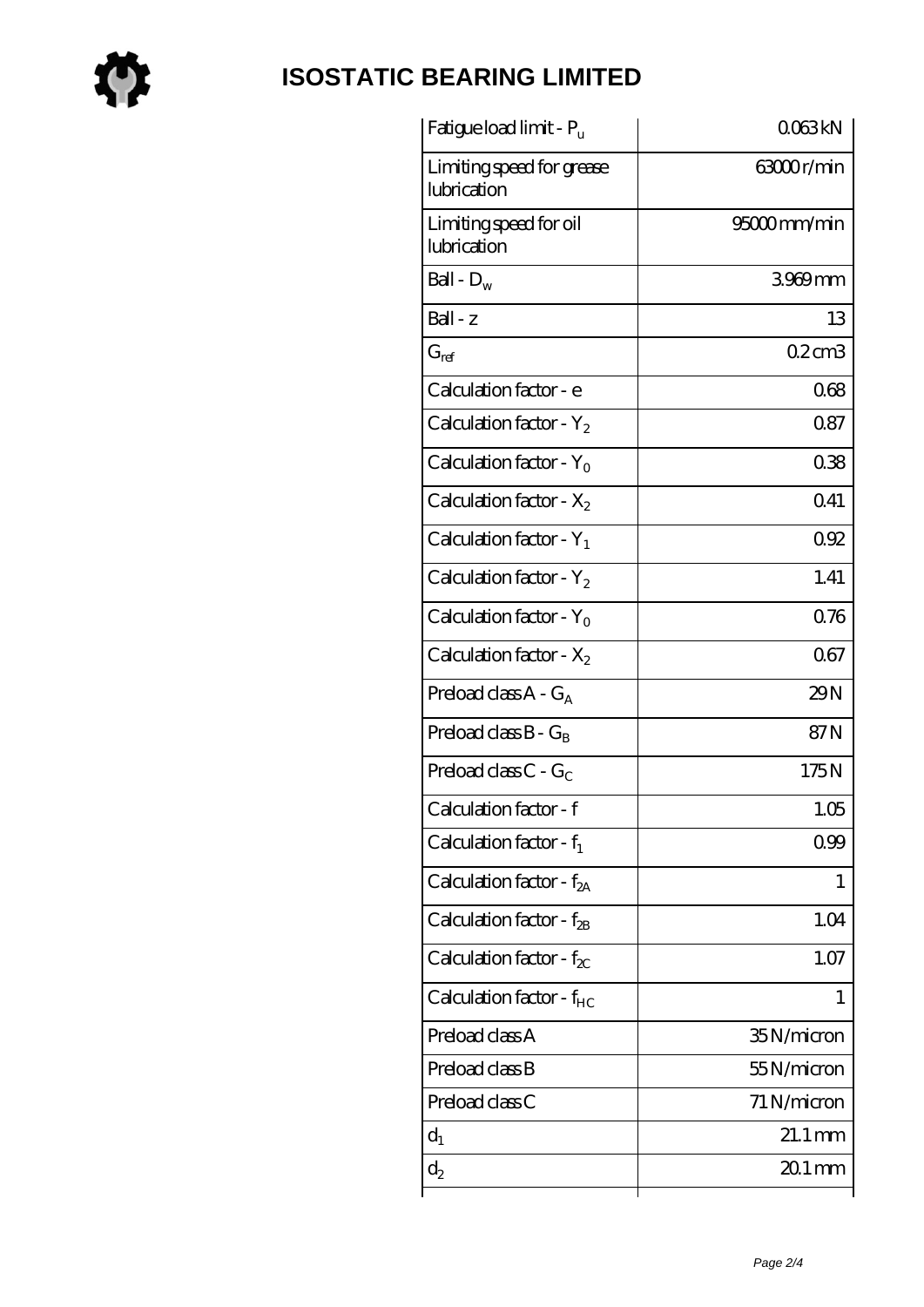

### **[ISOSTATIC BEARING LIMITED](https://store-isabelmarant.com)**

| $D_1$                                                         | 25.9mm                |
|---------------------------------------------------------------|-----------------------|
| C <sub>1</sub>                                                | $435$ mm              |
| $r_{1,2}$ min.                                                | 03mm                  |
| $r_{34}$ min.                                                 | $015$ mm              |
| $d_{a}$ min.                                                  | 19 <sub>mm</sub>      |
| $d_h$ min.                                                    | 19 <sub>mm</sub>      |
| $D_a$ max.                                                    | $28$ mm               |
| $Db$ max.                                                     | $29.2$ mm             |
| $r_a$ max.                                                    | 03mm                  |
| $r_{\rm b}$ max.                                              | $0.15$ mm             |
| $d_{n}$                                                       | $22$ mm               |
| Basic dynamic load rating C                                   | 319kN                 |
| Basic static load rating $C_0$                                | 1.46kN                |
| Fatigue load limit $P_u$                                      | 0063kN                |
| Attainable speed for grease<br>lubrication                    | 63000r/min            |
| Attainable speed for oil-air<br>lubrication                   | 95000r/min            |
| Ball diameter $D_w$                                           | 3969mm                |
| Number of balls z                                             | 13                    |
| Reference grease quantity<br>$G_{ref}$                        | $02 \text{cm}^3$      |
| Preload class $AG_A$                                          | 29N                   |
| Static axial stiffness, preload<br>classA                     | $35N/\mu$ m           |
| Preload class $BG_B$                                          | 87N                   |
| Static axial stiffness, preload<br>$\mathrm{class}\mathrm{B}$ | $55N/\mu$ m           |
| Preload class C $G_C$                                         | 175N                  |
| Static axial stiffness, preload<br>class C                    | $71\,\mathrm{N}\mu$ m |
| Calculation factor f                                          | 1.05                  |
| Calculation factor $f_1$                                      | 099                   |
| Calculation factor $f_{2A}$                                   | 1                     |
|                                                               |                       |